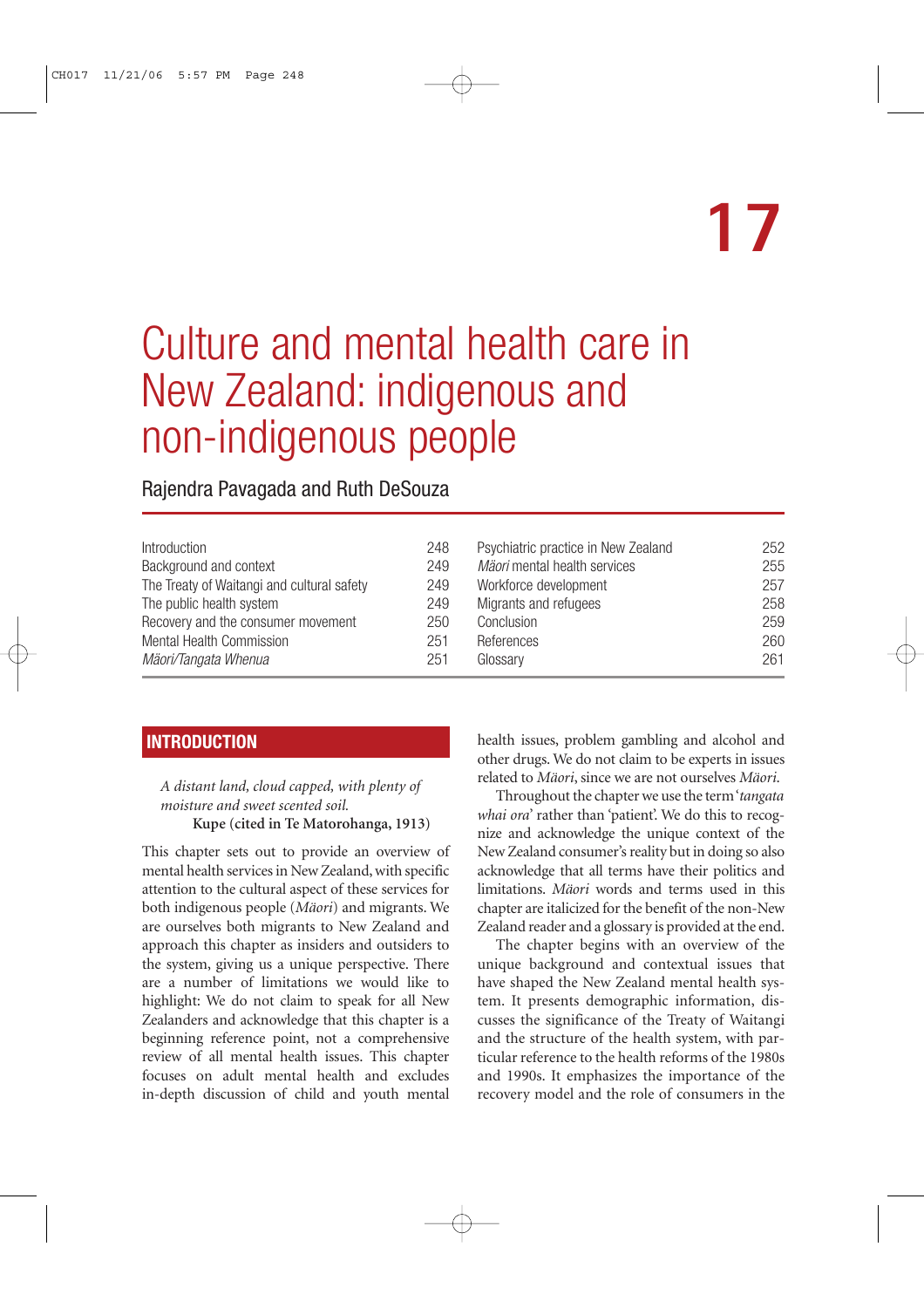delivery and development of mental health services. The first section concludes with a summary of the role of the Mental Health Commission. The chapter then continues with a discussion of the unique bicultural nature of New Zealand, with particular reference to *Mäori* and the role of the Treaty of Waitangi. There follows a discussion of key aspects of psychiatric practice in New Zealand and a separate section describing the mental health services that are provided for *Mäori*. Issues of workforce development are discussed and the chapter concludes with a discussion on migrant and refugee communities and their mental health requirements and service provision.

# **BACKGROUND AND CONTEXT**

New Zealand achieved independent dominion from Britain in 1907 and today has a population of four million people. Three-quarters of the population live in the North Island and 85 per cent live in urban areas. Like other Western countries, the population is ageing and the median age is 35. Twenty-nine per cent of New Zealanders live in its largest city, Auckland. Changes heralded in the Immigration Act 1987 have led to an increasingly diverse population. Whilst European New Zealander's make up 75 per cent of the population and *Mäori* account for 14.7 per cent, Pacific people make up 6.5 per cent and Asians now account for 6.6 per cent. Asians are also the fastest growing ethnic group, increasing by around 140 per cent over the last ten years. The predominant language spoken in New Zealand is English (96.1 per cent) followed by *Mäori* (4.5 per cent), which is an official language. Sixteen percent of people are bilingual or multilingual speakers. The median income for the population is US\$21 000 (Statistics New Zealand, 2005).

# **THE TREATY OF WAITANGI AND CULTURAL SAFETY**

When Britain assumed governance of its new colony in 1840, it signed a treaty with *Mäori* tribes. *Te Tiriti O Waitangi*/The Treaty of Waitangi is today recognized as New Zealand's founding document and its importance is strongly evident in health care and social policy. As a historical accord between the Crown and *Mäori*, the treaty defines the relationship between *Mäori* and *Pakeha* (non-*Mäori*) and forms the basis for biculturalism, which Sullivan (1994) defined as:

- Equal partnership between two groups.
- *Mäori* are acknowledged as *tangata whenua* ('people of the land').
- The *Mäori* translation of *Te Tiriti O Waitangi* is acknowledged as the founding document of *Aotearoa*/New Zealand.
- Biculturalism is concerned with addressing past injustices and re-empowering indigenous people.

Durie (1994) suggests that the contemporary application of the Treaty of Waitangi involves the concepts of biculturalism and cultural safety, which are at the forefront of delivery of mental health services. This means incorporating 'principles of partnership, participation, protection and equity' (Cooney, 1994, p. 9) into the care that is delivered. There is an expectation that mental health staff in New Zealand ensure care is culturally safe for *Mäori* (Mental Health Commission, 2001). Simply put, 'unsafe practitioners diminish, demean or disempower those of other cultures, whilst safe practitioners recognize, respect and acknowledge the rights of others' (Cooney, 1994, p. 6). The support and strengthening of identity are seen as crucial for recovery for *Mäori* along with ensuring services meet *Mäori* needs and expectations (Mental Health Commission, 2001). Cultural safety goes beyond learning about such things as the dietary or religious needs of different ethnic groups; it also involves engaging with the socio-political context (McPherson *et al.*, 2003; DeSouza, 2004).

#### **THE PUBLIC HEALTH SYSTEM**

The health system is a predominantly a publicbased system. The country is divided into 21 District Health Boards (DHBs), which provide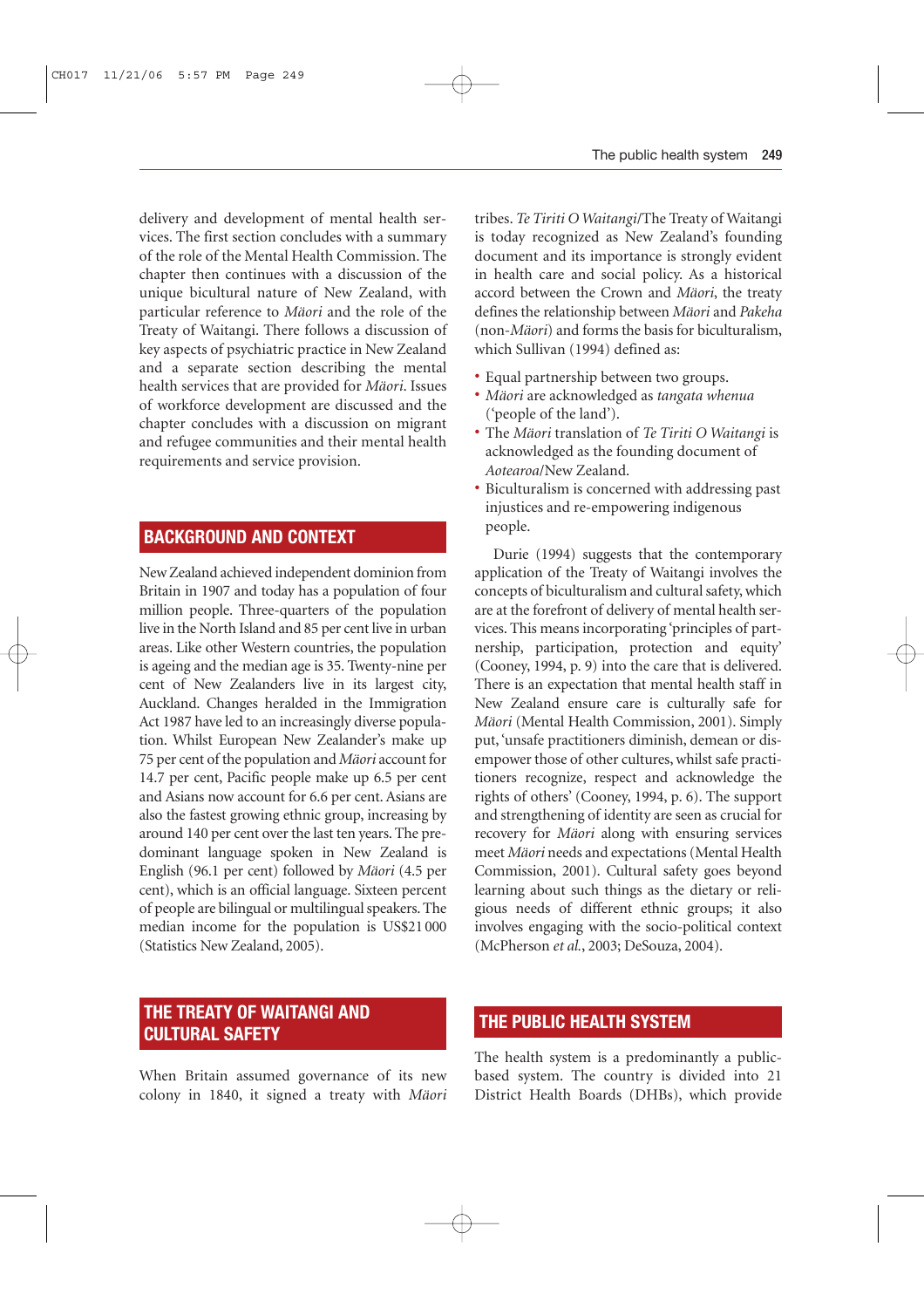services with the objective of improving, promoting and protecting the health of people and communities. There is a strong emphasis in psychiatric practice on community-based services. Recently, primary mental health care has been strengthened with the development of the Primary Health Care strategy and establishment of primary health organizations (PHOs) whose focus includes addressing the mental health needs of their populations who present with mild to moderately severe mental health problems or disorders as well as working in partnership with mental health services to provide care for moderate to severe disorders. Building up the capacity and responsivity of PHOs in primary care is a priority as they are seen as having a pivotal role in the overall provision of mental health care.

New Zealand's first psychiatric hospital was opened in Dunedin 1863 (Bloomfield, 2001). It accommodated 21 *tangata whai ora*. By 1938, New Zealand had become the first country in the world to introduce universal health care, as part of a post-depression welfare state. The modern health system has been shaped by the shift to neo-liberal ideologies from the mid-1980s (Crowe *et al.*, 2001). No other country embraced the market-driven model and corporatization of public assets to the extent New Zealand did. Underpinned by free trade, market liberalization, limited government involvement and a deregulated labour market, New Zealand's public service underwent dramatic reforms between 1987 and 1999 (Crowe, 1997). Unsurprisingly, this has profoundly influenced the provision of mental health care. Since the election of a Labour-led coalition government in 1999, there has been a gradual winding back of neo-liberalism and a return to more socially oriented measures with greater state involvement in public service delivery (Saul, 2005).

The legacy of the reforms is seen in the transition from large mental hospitals to psychiatric inpatient units within general hospitals, which also began in the 1980s. Law and policy changes throughout the 1990s encouraged the process of deinstitutionalization and hospital beds were reduced from over 10 000 in 1973 to less than 2000 by 1996 (Currier, 1997). The Mental Health (Community Assessment and Treatment) Act 1992 allows for the compulsory treatment of people with serious mental illness in the community while the Looking Forward strategy (Ministry of Health, 1994) advocated for more community-based mental health services to be provided by publicly funded non-governmental organizations (NGOs) as well as by DHBs and for the continued reduction of hospital admissions.

Dew and Kirkman (2002) suggest that the process of deinstitutionalization was flawed in that it was not government-led and occurred erratically. The result has been fragmentation and underfunding of community mental health services. They argue that the workforce was ill-prepared and the result has been a dearth of recovery/rehabilitation-orientated professionals and a paucity of services and resources, such as accommodation, which has seriously impeded service delivery. These issues are addressed by the national mental health strategy, 'the Blueprint' (Mental Health Commission, 1998), which promotes a recovery approach for mental health service providers and incorporates notions of consumer empowerment, self-determination, awareness, maintenance of rights and full participation in society (Ministry of Health, 2003). Hospital-based mental health services now provide short-term care for people while they are acutely unwell, but bed shortages remain a concern.

# **RECOVERY AND THE CONSUMER MOVEMENT**

In parallel to the economic reforms, the consumer movement has influenced a movement in mental health service delivery from a medical to a psychosocial rehabilitation model. New opportunities have arisen for consumers to interact with policymakers, professionals and others from a position of strength. Consumer-operated programmes and initiatives have emerged from dissatisfaction with clinical mental health services and consumers now report finding consumer-staffed organizations more empathetic, tolerant and understanding because of their own struggles with psychiatric disability (Worley, 1997). Guidelines have been developed as a result of increased consumer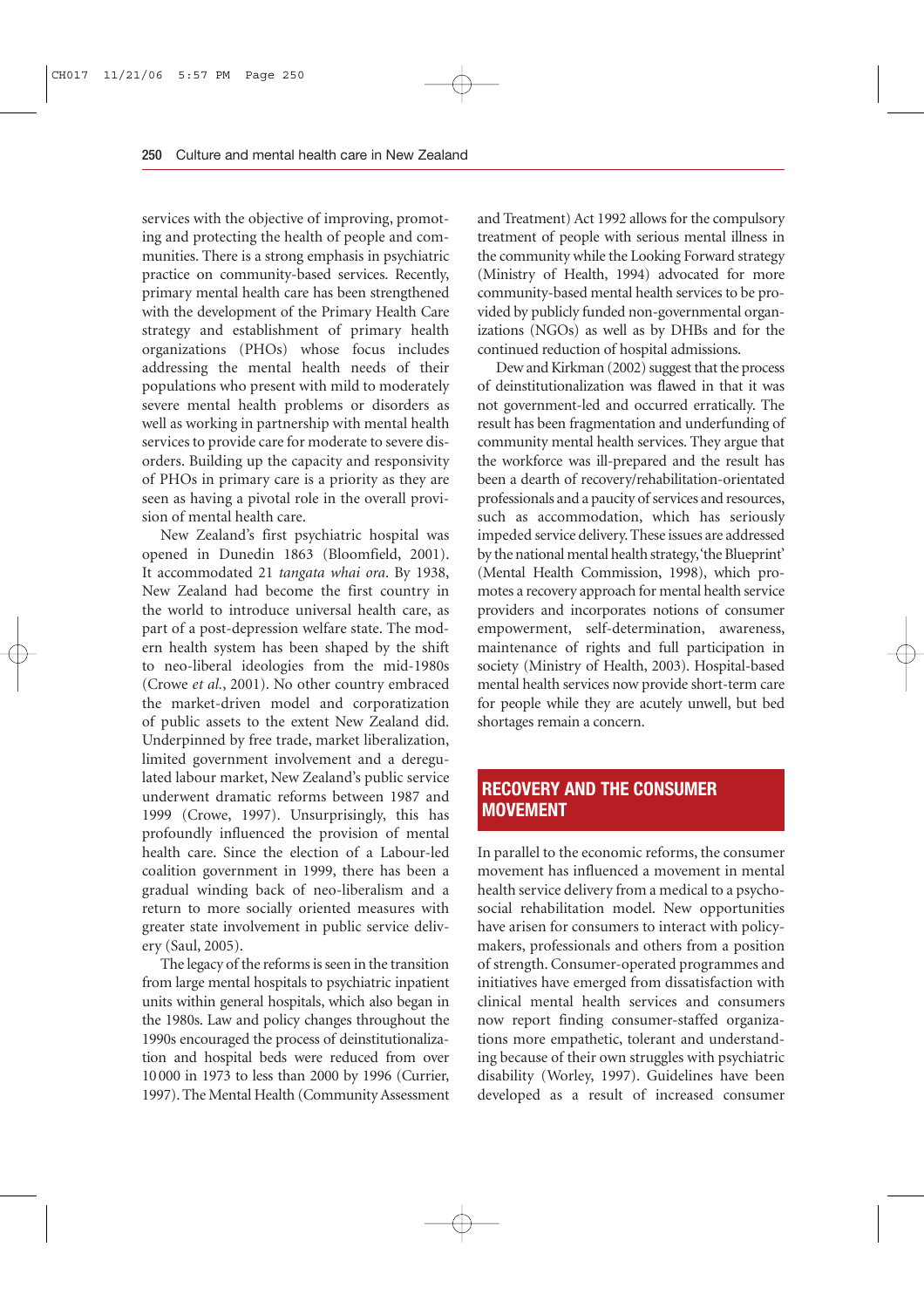participation in professionally run mental health agencies (Ministry of Health, 1995) and this led to changes in the relationship between consumers and professionals. There is a growing recognition on the part of professionals of the value of experiential knowledge and what consumers have to offer other consumers.

## **MENTAL HEALTH COMMISSION**

Established in 1997 to ensure the implementation of the National Mental Health Strategy, the Mental Health Commission's role is to improve services and outcomes for people with mental illness and their families/*whänau*. It evolved from the Mason Committee, set up to inquire into mental health services and the findings of which revealed strengths and significant weaknesses in New Zealand mental health services (Mason *et al.*, 1996). Initially, the Commission was involved in reviewing the standards for mental health services and strategic planning for implementing better services over a five-year period. The Commission formulated a blueprint for mental health services and proposed that the recovery approach become standard practice in all services. This document is now government policy, setting out expectations around what levels of service need to be present to meet the needs of different groups. It defines guidelines for delivering services to *Mäori*, so that they have a choice of accessing high-quality, culturally effective mainstream services. It has also responded to the growing populations of Pacific and Asian communities through the development of resources.

The Commission defines recovery as something that:

*happens when people can live well in the presence or absence of their mental illness and the loss that may come in its wake, such as isolation, poverty, unemployment and discrimination. Recovery does not always mean that people will return to full health or retrieve all their losses, but it does mean that people can live well in spite of losses.*

**(Mental Health Commission, 1998, p. 1)**

The concept of recovery originates in the USA and is derived from the self-help movement, users of mental health services and psychiatric rehabilitation principles.

It is noted that stigma and discrimination associated with mental illness are major barriers to recovery. In New Zealand, the 'Like Minds Like Mine' Project, a public health-funded project, began in 1997 to reduce stigma associated with mental illness and the discrimination that people with mental illness face in the community. Nationwide and community-based programmes are making significant progress through advertising campaigns, policy initiatives and so forth. A co-ordinated cross-sectoral approach with the Mental Health Commission, the Human Rights Commission and the Office for Disability Issues is also under development.

The Mental Health Commission (2001) suggests that understanding, supporting and strengthening identity are important components of recovery. Cultural assessment, or the process through which the relevance of culture to mental health is ascertained, in the treatment and support of *tangata whai ora* is strongly advocated. While undertaking a cultural assessment helps to identify a person's cultural needs, cultural supports or healing practices are also needed to strengthen identity and enhance wellness. Cultural assessment can be used to assess mental status and it is also important as a tool for planning treatment and rehabilitation (Mental Health Commission, 2001).

#### **MÄORI/TANGATA WHENUA**

Durie (1999) suggests that the greatest threat to good health for *Mäori* is poor mental health. Prior to Western systems of health *Mäori* followed indigenous practices where illnesses were generally attributed to the violation of *tapu* (supernatural influence or restriction) or the presence of *makutu* (curse). The *tohunga* acted as an intermediary between humans and *atua* (gods) and performed atonement or addressed imbalances of supernatural power (Sachdev, 1998). As Durie (1985) explains, *Mäori* concepts of health are broader than Western concepts, encompassing spiritual and family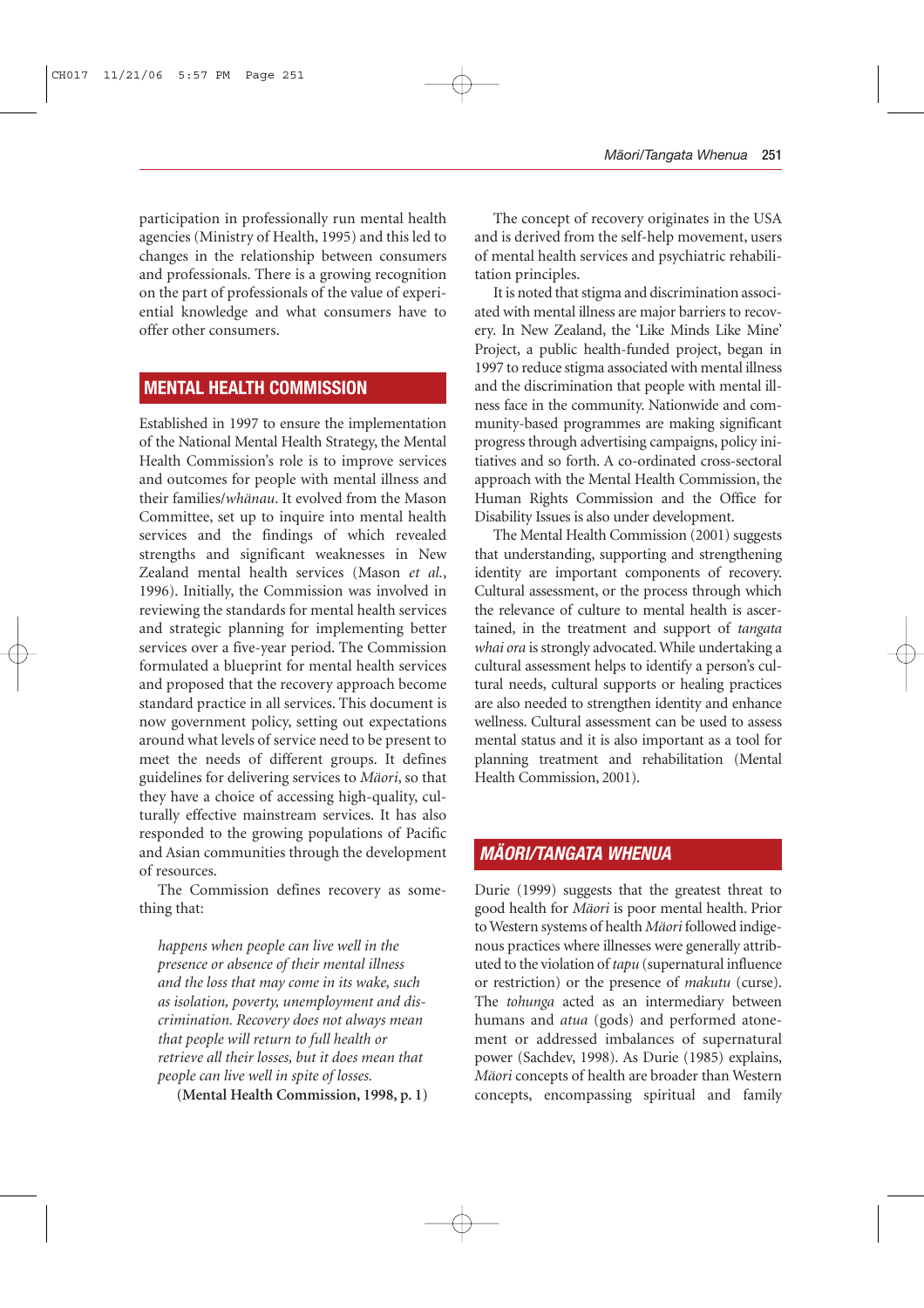components in addition to the physical and psychological aspects. Furthermore, *whenua* (land), *whänau* (family) and *reo* (language) are crucial determinants of good mental health for *Mäori*.

There remain significant disparities between *Mäori* and non-*Mäori* in mental health. Mental health services have a responsibility to respond to *Mäori* health issues by improving care through understanding the socio-political issues and historical processes that impact on the status of *Mäori*. Furthermore, *Mäori* are underrepresented in the health workforce despite the proliferation of *Mäori* mental health service providers (Mental Health Commission and Ministry of Health, 1999).

Whilst health status of *Mäori* has improved significantly over the last four decades, their indices of health still lag behind non-*Mäori*, with higher rates of common disorders. *Mäori* are overrepresented in crisis, acute inpatient and forensic services and have substantially higher rates of readmission than non-*Mäori* (Pomare, 1986; Pomare and deBoer, 1988). Hyslop *et al.*(1983) suggest that this is due to poor delivery of health care services to *Mäori* or an ineffective use of these services by *Mäori*.

The leading causes of first admission for *Mäori* are alcohol dependence or abuse and, for readmission, schizophrenia (men) and affective psychosis (women). *Mäori* are more likely to be admitted through involuntary and committal procedures (36 per cent versus 24 per cent). *Mäori*, and in particular *Mäori* youth, have higher than average rates of suicide. In 1997 the suicide rate for *Mäori* was 33.9/100 000 and for non-*Mäori* was only 24.2/100 000.

*Mäori* communities have experienced considerable change since 1945, with a significant population drift from rural to urban areas, a related dislocation from tribal affiliations and inter-marriage with Europeans (Harre, 1968). Westernization and urbanization has altered the traditional fabric of society and the role of extended family and tribal structure (*whänau*, *hapu* and *iwi*) as a fundamental unit has been broken with no suitable substitute (McCreary, 1968). Traditional supports and controls on behaviour have consequently been lost (Sachdev, 1989) and other risk factors such as cultural alienation, the impact of history through

intergenerational modelling, behavioural transfer and confusion over identity remain for many.

# **PSYCHIATRIC PRACTICE IN NEW ZEALAND**

In 2002, 1.7 per cent of the New Zealand population were users of mental health services. In the first six months of 2002, 0.14 per cent of the population received inpatient care and 0.3 per cent of the population was treated by alcohol and drug services (Gaudin, 2004). At this time, the total number of general adult inpatient beds was 1375. Forty-seven per cent of *tangata whai ora* were being assessed and treated under the Mental Health Act 1992.

More than 90 per cent of mental health services are provided free of charge to *tangata whai ora* through government subsidy and this funding is allocated through local DHBs. In 2001/2002, funding totalled NZ\$725 million, the equivalent of NZ\$184 per capita. Approximately 69 per cent of this funding went to community mental health services and 31 per cent to inpatient services. *Mäori* services received 9.5 per cent of the total mental health budget and services for Pacific people received 1.4 per cent (Gaudin, 2004).

Benchmarking for various service components such as the number of inpatient beds is set by the National Mental Health Strategy. However, it does not discuss the gradient required in those benchmarks in order to effectively address deprivation. There is a strong association between areas of deprivation and psychiatric bed utilization (Abas *et al.*, 2003). People living in deprived areas, such as south of Auckland, have approximately three times the admission prevalence of those living in the least deprived areas. It is suggested that the higher admission rates in the most deprived areas is the result of poor access to primary care, poorer quality of primary care or poorer access to outpatient mental health care (Stuart *et al.*, 1996; Jacobson, 1999).

#### **Public services**

The New Zealand Government provides the vast majority of funding made available to mental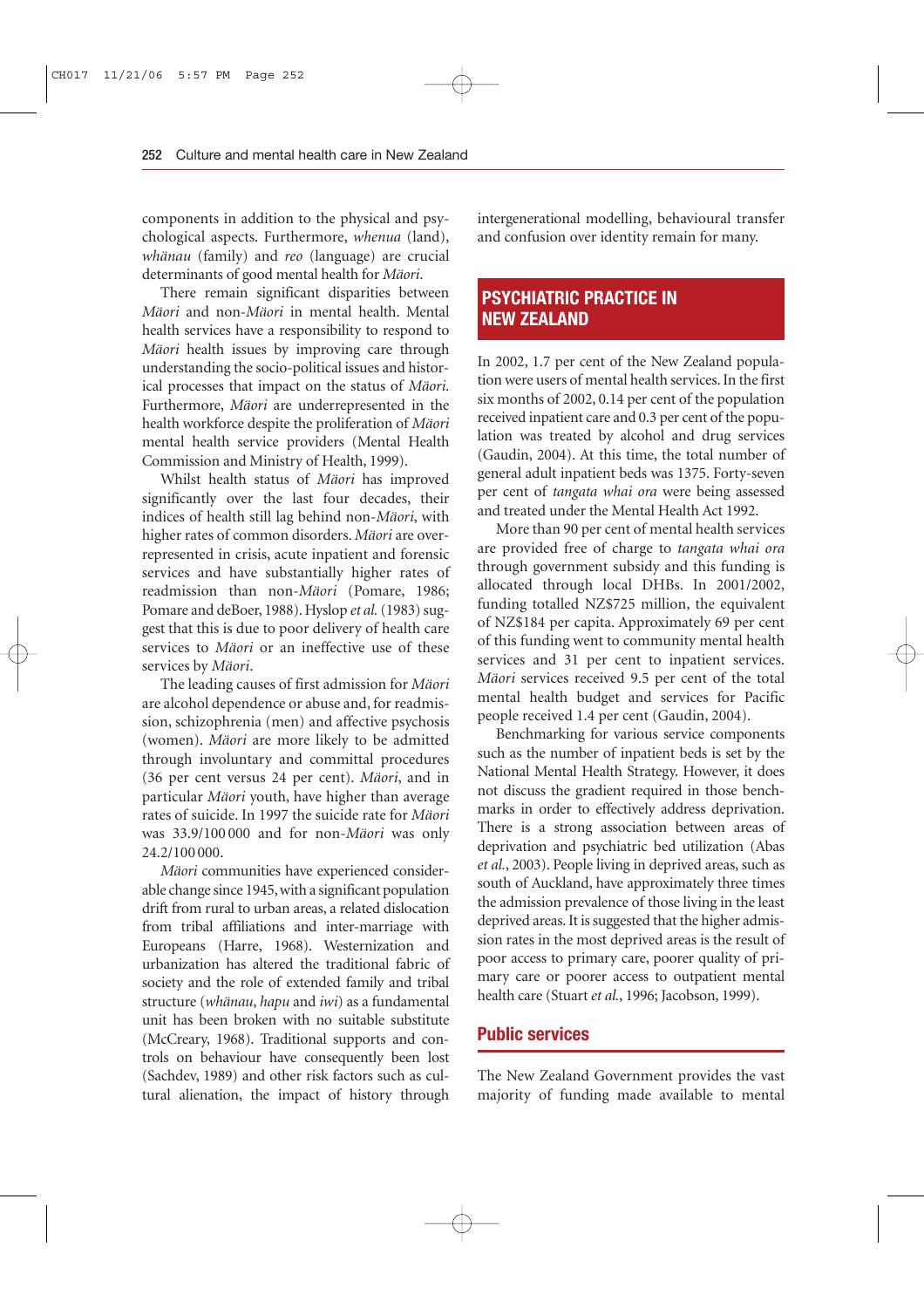health services and 70 per cent of all funding is spent by public providers through DHBs and GPs, including PHOs. The government identifies five key outcome perspectives for service delivery (Krieble, 2003): Consumer, Cultural, Family, Care, and Public.

#### **Non-government organizations (NGOs)**

NGOs have become an integral part of mental health service delivery. Services provided by NGOs include residential care, community support, employment services and consumer and family support services. NGOs receive one-third of the funding allocated to mental health and are coordinated through their own national network, Platform, the New Zealand Association of Support Services and Community Development in Mental Health.

#### **Accident compensation scheme**

New Zealand has a publicly funded model of no-fault accident insurance. Whilst this relates primarily to physical (and particularly sporting) injuries, the Accident Compensation Corporation (ACC), which administers the scheme and provides personal injury cover for all New Zealand citizens, residents and temporary visitors to New Zealand, also deals with the mental health effects of sexual abuse or sexual assault. These 'sensitive claims' include depression and post-traumatic stress disorder (PTSD). ACC provides cover for a mental injury resulting from a physical injury, such as PTSD or depression resulting from a motor vehicle accident.

#### **Housing**

According to the Mental Health Commission (1999), recovery from mental illness often requires specific housing arrangements combining support, a quality physical environment and suitable local environment. With the shift to communitybased care, housing difficulties now affect 17 per cent of *tangata whai ora*, with a similar number living in circumstances that could involve a

heightened risk of future homelessness. About 4 per cent of *tangata whai ora* are homeless or living in temporary or emergency accommodation. One-third of *tangata whai ora* have problems affording housing and another third face a lack of choice (Peace and Kell, 2001). Peace and Kell note that discrimination, unsuitable locations, loss of accommodation during acute illness or hospitalization can affect between 10 and 20 per cent of *tangata whai ora*. Problems with accommodation can lead to deterioration in mental health, particularly during the transition from clinical care to independent housing. Peace and Kell contend that an additional factor affecting Pacific consumers is overcrowding and many mental health providers identify housing difficulties as being a serious issue for *Mäori*.

#### **Compulsory treatment**

With the introduction of the Mental Health (Compulsory Assessment and Treatment) Act 1992 (MHA) there occurred a major revision in the law regulating the involuntary admission of psychiatric *tangata whai ora*. The MHA defines the circumstances and conditions under which a person can be subjected to compulsory psychiatric assessment and treatment. The Act reformed and consolidated the law relating to the assessment and treatment of persons suffering from mental disorder. It defines the rights of such persons and provides protection for those rights. The MHA placed greater emphasis on the protection of civil rights through regular judicial review and, under this legislation the initiation of involuntary hospitalisation is carried out by a Duly Authorised Officer (DAO) appointed by the Director of Area Mental Health Services. The Act defines the rights of *tangata whai ora*, recognizes cultural safety and provides a multi-tired system of advocacy. *Tangata whai ora* can challenge their compulsory status, including requesting a second opinion, a judicial review or making a request to the Mental Health Review Tribunal for a review of their compulsory status. Contrary to previous legislation but in line with current practice, the Act emphasizes community treatment over institutional treatment (Currier, 1997). Further refinements have been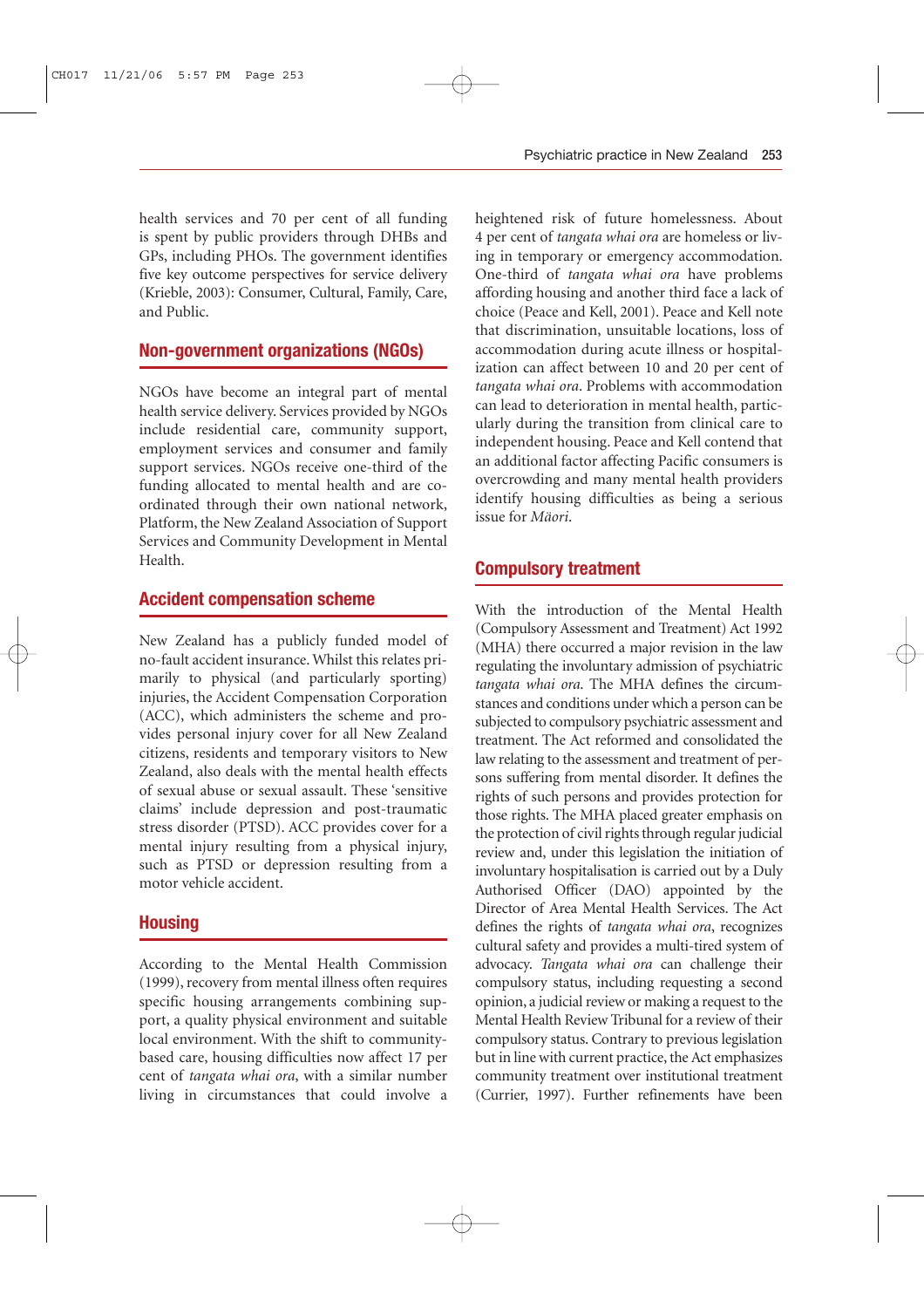made in the Amendments to the MHA, which came into force in 1999.

*Tangata whai ora* committed to community care have the right to refuse medication after the first month of treatment and a process of second opinion must be initiated to enforce medication compliance. The MHA defines grounds for involuntary hospitalization as the person must be suffering from an 'abnormal state of mind', including delusion or impairment of cognition, volition or perception and the mental disorder results in significant risk to danger to self or others or in a substantial impairment of ability to care for self. The MHA does not recognize cultural beliefs, sexual preferences, criminal or delinquent behaviour, substance abuse or an intellectual handicap as mental disorder.

#### **Forensic psychiatry**

Forensic psychiatric services provide care for prison inmates, mentally ill persons proceeding through the courts and those found to be not guilty through disability and insanity. Decisions regarding violent inmates with mental health concerns are made on a clinical basis and not through reference to legal status. A dilemma exists regarding the forensic status of personality-disordered or intellectually disabled prisoners, since there is no equivalent psychopathic disorder defined. Inpatient forensic services work almost exclusively with patients subject to compulsory inpatient treatment orders either through civil commitments or by the criminal justice legislation.

The Mason Report (Mason *et al.*, 1996) shaped the future of forensic psychiatry in New Zealand. Following this report, four new types of forensic service were established:

- 1. Medium and a minimum security psychiatric units
- 2. A prison liaison service
- 3. A court liaison service
- 4. A community forensic psychiatric services.

In addition, a consultation and liaison service for general psychiatric services was established. Regional forensic psychiatric services were created as a part of the regional mental health services and established to cater to for *tangata whai ora* for a period of up to three years in secure rehabilitation. However, as some *tangata whai ora* have required significant longer rehabilitation periods, longterm rehabilitation units have also been built.

Clinical practice in this area is largely influenced by the Mental Health Act 1992, which provides for compulsory care of the mentally ill both within inpatient unit and also in the community. Criminal law deals with concerns of criminal responsibility, fitness to plead and the legal definition of mental disorder. The person found to be mentally disordered before the court in a criminal matter can be dealt with through provisions in MHA, the Summary Proceedings Act 1957 and the Criminal Justice Act 1985. Insanity provisions are contained in section 23 of the Crimes Act 1961 (see Chapter 7, section on New Zealand mental health law).

A psychiatric report can be requested by the Court for a person either charged (before or during their trial) or convicted of an offence under section 121 of the Criminal Justice Act 1985. This allows a person to be remanded to prison or psychiatric care pending such report or for the report to be prepared as a condition of bail. Such reports address fitness to plead, insanity or other presentence issues that might assist the presiding Judge in arriving at an appropriate disposition. The assessment of 'fitness to plead' under New Zealand law is similar to that of other Commonwealth jurisdictions but New Zealand law lacks a provision for claiming of 'diminished capacity' through mental disorder at the time of offending (Brinded, 2000). The disposition available to the court for an individual found to be not guilty by virtue of insanity is similar to person unfit to plead under section 115 of the Criminal Justice Act 1985. The experienced member of the multidisciplinary team provides the court liaison service based in the court. Following a reference either from the judge, police, lawyers or the family of the accused person the health professionals perform the initial assessment. This service is available in almost all high courts of New Zealand.

Outpatient forensic psychiatry services work closely with inpatient services and also with community mental health centres. This facilitates the smooth transfer of the *Tangata whai ora* and tends to avoid the artificial barriers between inpatient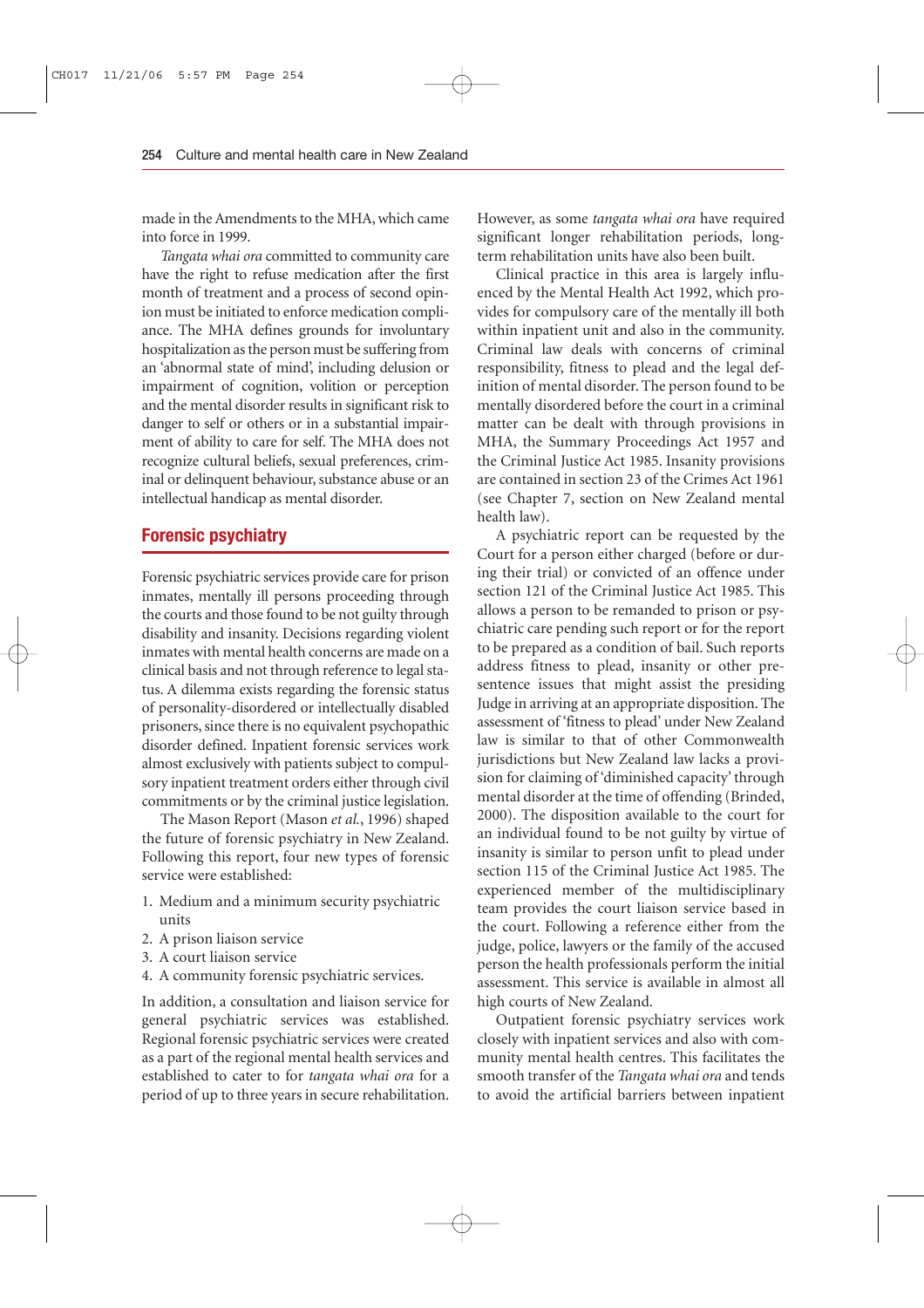care and the community. The treatment for sex and violent offenders remains largely based in correctional facilities.

## **Suicide**

Suicide is one of the indicators of mental health in the population. New Zealand has the highest reported male youth (15–24 years) suicide rate and the second highest female youth suicide rate amongst OECD (Organisation for Economic Cooperation and Development) countries. For all ages suicide rates for males in New Zealand ranks fifth amongst OECD countries and for females, sixth. Local research suggests that almost 90 per cent of people who die by suicide or make serious suicide attempts will have one or more mental disorders at the time of their attempt, with these disorders typically being accompanied by other sources of stress and difficulty (Beautrais *et al.*, 2005). The government's youth suicide prevention strategy provides a framework for understanding what suicide prevention is and signals the steps a range of government agencies, communities, service providers, *iwi* and *whänau* must take to reduce the incidence of suicide. Since 2001 the Ministry of Youth Development (2004) has led the promotion and co-ordination of this strategy. *Mäori* have higher rates of suicide than non-*Mäori* for both men and women. Additional risk factors appear to be related to cultural alienation and confusion over identity. Official statistics indicate that suicide among *Mäori* aged over 45 years is virtually non-existent, suggesting that there may be culturally specific factors that may be protecting this group against suicide.

#### **Rural services**

New Zealand has significant rural populations and this provides challenges for the delivery of mental health services. These included staff retention, a shortage of skilled mental health staff, limited access to hospital-based services, lack of funding for psychiatric services, frequently being on call and effective management of risk is challenging in rural psychiatry. Risk exists in the limited opportunities to obtain a second opinion and the lack of collegiate support. There are few opportunities for rural mental health staff to participate in continuing medical education (CME) and quality assurance issues can arise due to professional isolation. The lack of trainees is also a significant problem for those working in rural areas.

# **MÄORI MENTAL HEALTH SERVICES**

Durie (1985) reported that communication problems between professionals and *Mäori tangata whai ora* and the inflexibility of the health system to accommodate cultural differences presented by *Mäori* caused under-utilization of mental health services by *Mäori*. The health system has traditionally been dominated by the Western medical model and *Mäori* have been an underrepresented minority as well as a socio-economically disadvantaged minority as well.

Since the early 1990s, mental health services have increasingly recognized the need to develop a *Mäori* mental health workforce. New Zealand has developed parallel services that are 'for *Mäori* by *Mäori*' and 'For Pacific people by Pacific people'. One aim of the national strategic framework for *Mäori* mental health, *Te Puawaitanga* (Ministry of Health, 2002a) is to increase the number of *Mäori* mental health workers, resulting in new research, tertiary training and workforce development initiatives. *Te Rau Matatini* was established to ensure that *Mäori tangata whai ora* have access to a wellprepared and well-qualified *Mäori* mental health workforce. The goal was to increase recruitment and retention of *Mäori* staff through increasing *Mäori* participation, to increase the expertise of the broader *Mäori* workforce and of *Mäori* staff in related sectors. This model promotes excellence in the workforce through the development of clinical and cultural expertise (Te Rau Matatini, 2004).

Awareness of cultural differences is needed not only in culturally specific services but also in the mainstream services, since not all *Mäori* or members of other ethnic or cultural groups have access to or choose to use culturally specific services. Fears regarding treatment can arise from concepts that are generally disregarded in the Western construction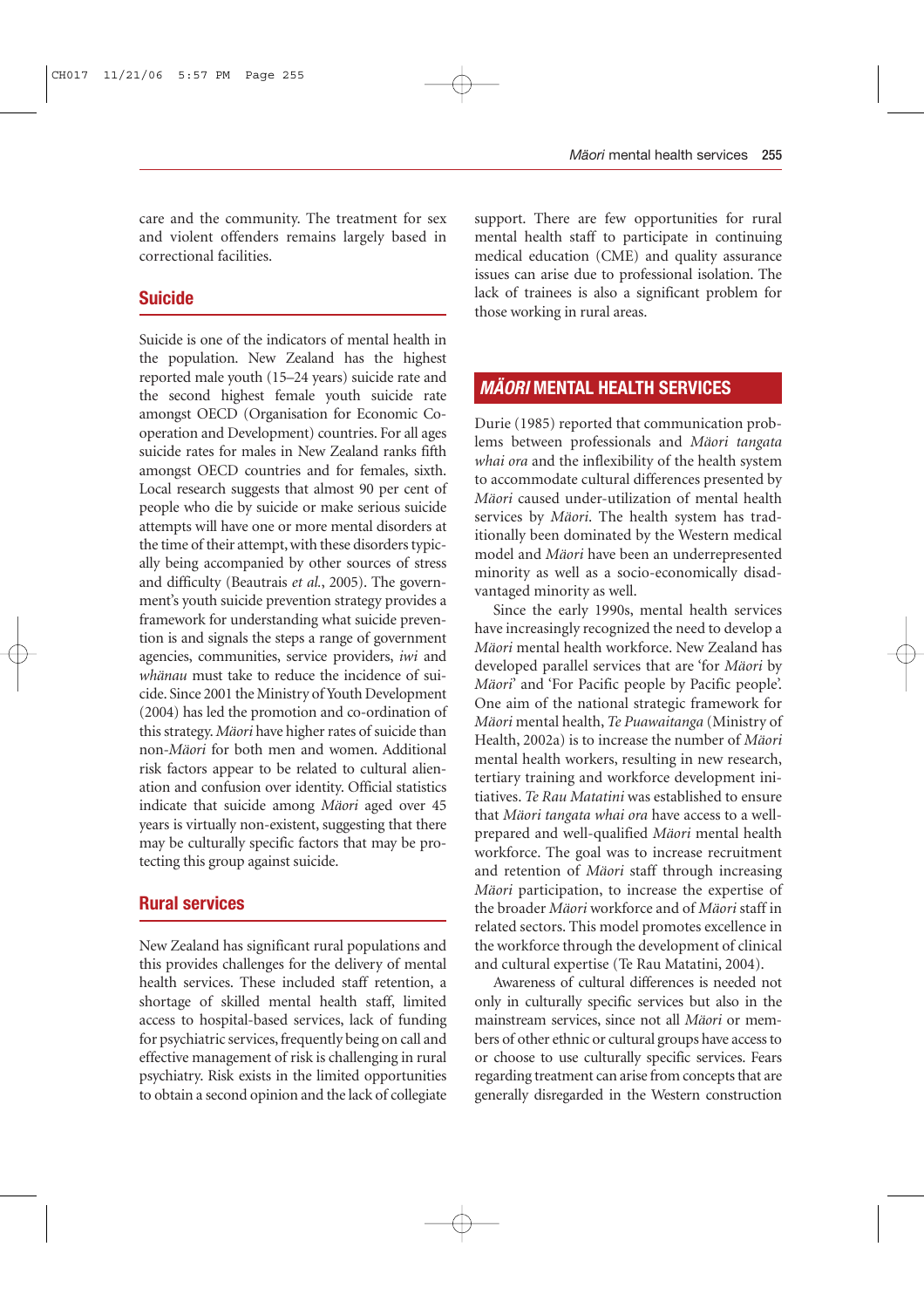of mental health. As Durie (1977) observes, *Mäori tangata whai ora* can present with an 'unspoken and unconscious fear' (p. 484) of some infringement of *tapu* and families might seek the services of a traditional healer in *tohunga* in order to identify and 'treat' such an infringement. The traditional role of the *tohunga* does not replace the doctor, rather it may be complementary with some *Mäori* leaders arguing for a greater degree of co-operation between the two systems. They suggest that the two roles could be seen as serving different but complementary functions for *tangata whai ora*. There is evidence of improved health outcomes within *Mäori* communities when culturally appropriate responses emerge from the community itself and such that Western medical practices are re-conceptualized within a *Mäori kaupapa* (Department of Health, 1984).

Localized attempts to provide culturally based care in the community include GP services based within *Marae*, specialist outreach clinics, culturally specific health education programmes and *Mäori* mental health teams. However, research shows that health professionals can feel illprepared to deal with such services: Johnstone and Read (2000) found that whilst 70 per cent of psychiatrists responding to their survey believed there was a need to consult with *Mäori* when working with *Mäori tangata whai ora*, only 40 per cent felt that their training had prepared them to work effectively with *Mäori*.

# **Kaupapa Mäori services and strategies for managing overrepresentation**

The establishment of *kaupapa Mäori* mental health services appears to be an effective strategy in that they deliver a culturally safe, specific and responsive service to *Mäori tangata whai ora*. In addition to educating health care professionals, training and employing more *Mäori* in the health professions the use of bicultural intermediaries has been adopted as a strategy for increasing *Mäori* utilization of mental health services. *Marae*-based health programmes have been developed and *kaumatua* have been used as cultural interpreters by health professionals. Psychiatric hospitals can now be expected to have the services of a *kaumatua* available to act as a counsellor for *Mäori tangata whai ora* and to assist and advise the staff with regard to providing culturally appropriate care.

Since the *marae* is central to many aspects of *Mäori* culture and a place of both belonging and contact, *marae*-based services offers the potential for addressing poor access to mainstream services and for providing a culturally appropriate services in a safe and familiar setting. Their purpose is to complement community health services already in place, rather than to replace them, and many *marae*-based programmes are attempts to educate and enrich *tangata whai ora* and their *whänau*.

Durie (1997) suggests five strategies that can lead to improved mental health outcomes for *Mäori*:

- 1. Development of a secure identity. Identity is a prerequisite for good mental health and *Mäori* identity requires more than a superficial knowledge of tribal affiliation or ancestry, depending as it does on access to the cultural, social and economic resources of *te ao Mäori* (the *Mäori* world).
- 2. Active participation of *Mäori* in society and in the economy. Unemployment, unrewarding work, negative experiences at school and powerlessness, marginalization within society is not compatible with good mental health and can lead to drug and alcohol abuse, violence and parental abandonment.
- 3. Improving the quality and quantity of mental health services so that *Mäori* can access them and *Mäori* outcomes are enhanced. This can be done through *kaupapa Mäori* services focused on both cultural and clinical goals and when *kaumatua* guide and work along side clinicians to bring a more comprehensive approach to treatment than possible in usual services.
- 4. Accelerated *Mäori* workforce development as *Mäori* are underrepresented in the mental health discipline.
- 5. Autonomy and control for *Mäori* for service delivery and for policy formulation, planning and key decision-making.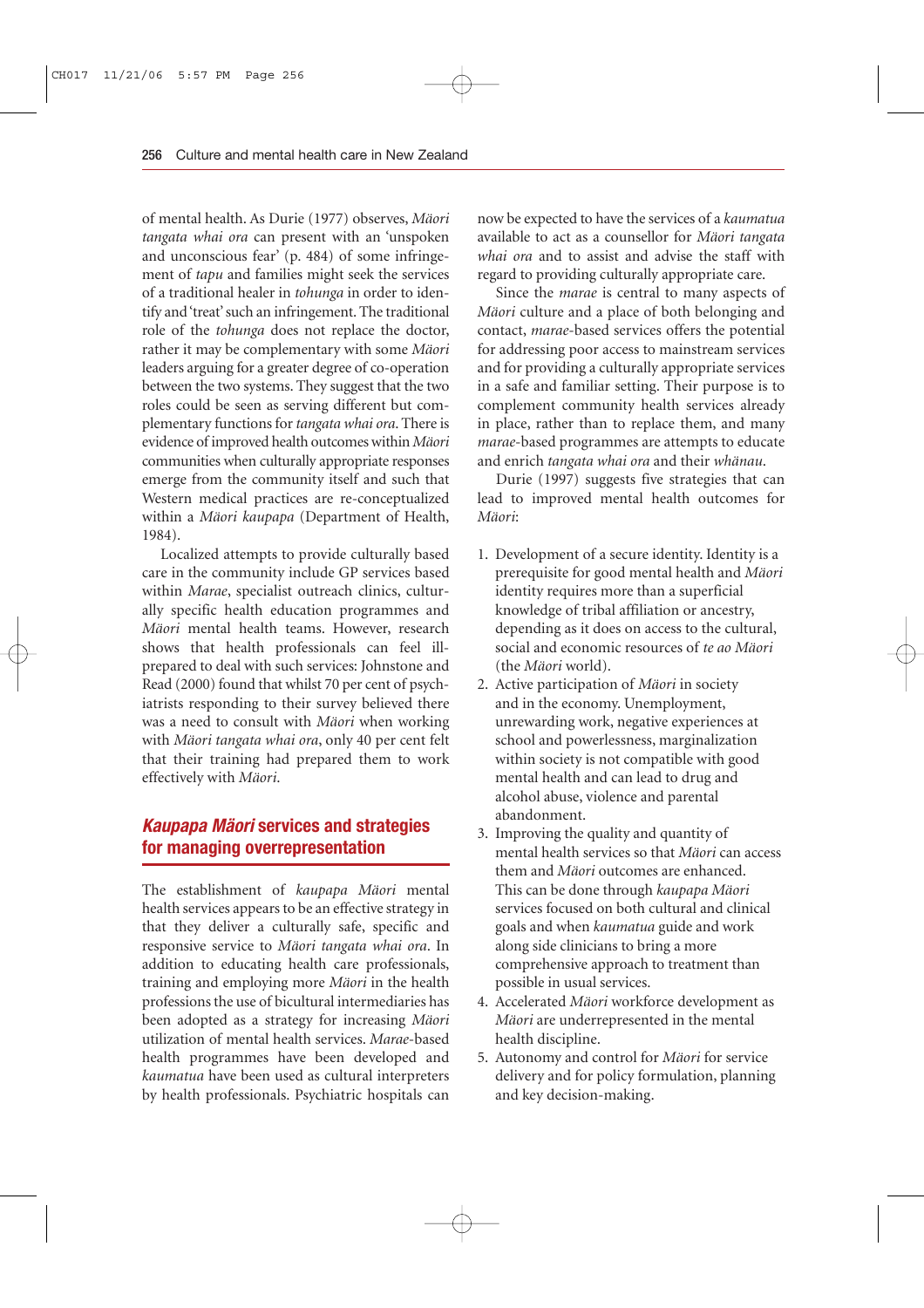#### **Transferability**

*Mäori* initiatives to address mental health disparities have been innovative and offer potential for others. Sachdev (1998) sees the *Mäori* experience in New Zealand as being relevant for other minority ethnic communities. The major lesson, he suggests, is that primary initiatives must come from communities themselves and for this change to occur the appropriate socio-political conditions must be created. Disadvantaged communities must be empowered to bring about change and the mainstream health system must recognize such change as adaptive, rational and even cost-effective (see the approach in UK described in Chapter 5, in Australia in Chapter 18b and in Europe in Chapter 20).

# **WORKFORCE DEVELOPMENT**

The quality and further development of New Zealand's mental health services have been constrained by a shortage of appropriately trained staff (Health Funding Authority, 2000). More precisely issues such as the poor co-ordination of development, lack of skilled staff, problems with recruitment and retention and unsatisfactory and inappropriate skill mixes have been identified as important issues. It has been suggested by the Health Funding Authority that too little staff training has been available to assist with the transition into the changed health environment. The areas of most concern have been *Mäori*, Pacific and child and youth mental health services. The mental health sector faces particular challenges in recruiting and retaining skilled and experienced staff which also reflect global factors, such as an international shortage of doctors and mental health nurses. New Zealand trained staff often move overseas and New Zealand must compete with other countries (most notably Australia, Canada and the UK) for new staff. In 2003 there were 5293 FTE mental health positions in the public mental health system and 523 vacancies (Mental Health Commission, 2004). Staff shortages directly impact on service delivery and negatively impact on the ability to achieve previously agreed strategic targets for mental health.

Reflecting a systemic approach, the Workforce Development Framework (Ministry of Health, 2002b) shown in Figure 17.1 identifies five areas that aim to broaden the focus from training to



**Figure 17.1** *Workforce development frame work (Ministry of Health, 2002, p. 21).*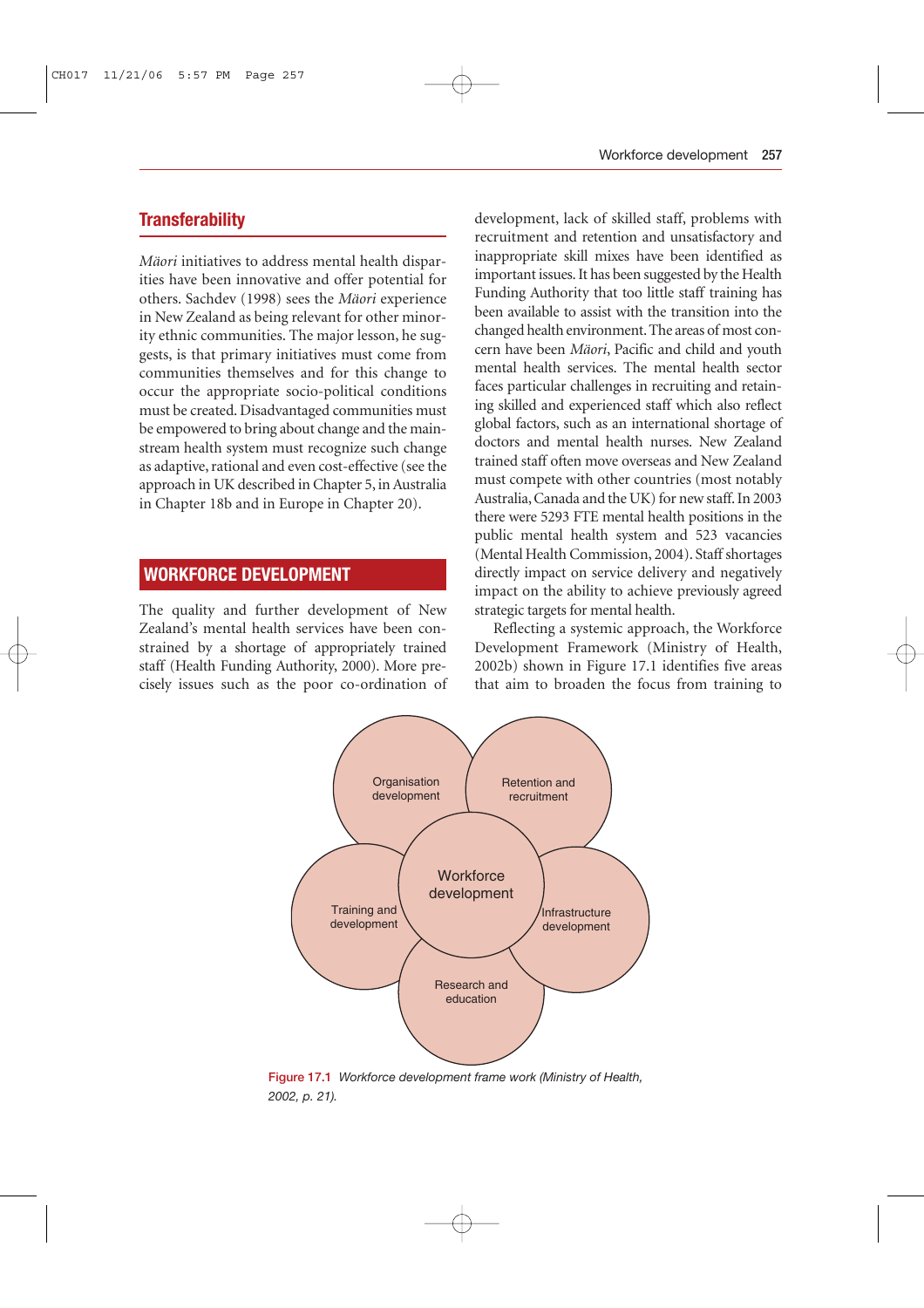include a more comprehensive approach to the development of the mental health workforce.

#### **MIGRANTS AND REFUGEES**

Almost one in five New Zealanders was born overseas. This rises to one in three in Auckland, where half of the migrant population resides. The highest proportion of Pacific and Asian migrants live in Auckland. The great Tahitian Chief, Kupe, first discovered *Aotearoa* in AD 950. Europeans began arriving after 1769, with organized settlement occurring from 1840 (King, 2003). Visibly different migrants, such as Indians, Chinese and Samoans, became 'others' because of their different physical appearance, religion or culture. Though the first Indians and Chinese came to New Zealand in 1850s and 1860s, fear of the impact of foreigners led to restrictive Acts of Parliament being introduced between 1870 and 1899, such as the Asiatic Restriction Bill 1879 and the Chinese Immigrants Act 1881. These were repealed only labour market demands increased (DeSouza, 2004).

In the last three decades different trends have impacted on migration. The first was an initial increase in migration from the Pacific Islands during the late 1970s and again following the Fiji coup of 1987. Pacific Island migration decreased in the 1990s due to the shrinkage in manufacturing and the closure of factories as trade tariffs were removed. The second trend saw an increase in Asian migration through the encouragement of foreign investment. Refugees arrived from Cambodia and Vietnam and migration from Hong Kong increased as the colony was returned to China. The third trend saw an increase in migration from South Africa and the Middle East. These trends have led to an increase in the number of migrants from non-traditional source areas. Critics such as Thakur (1995) argue that the official rhetoric recognizes the legitimacy of *Mäori* and *Pakeha* but excludes migrant cultures that are non-white and non-indigenous, excluding them from the debate on identity and the future of the country in which they live. As Mohanram (1998, p. 21) asks, 'what place does the visibly different

coloured immigrant occupy within the discourse of biculturalism?' This tension around inclusion and belonging exists for many other groups as well, for example Wittman (1998, p. 39) has commented 'on the exclusionary effect of any others by the ideology of biculturalism' for Jewish people in New Zealand.

The post-1945 notion of assimilation positioned the ideal migrant as 'invisible'. Migrants were expected to fit in, not change the society they had entered and so change was one-way. Whilst Canada and Australia embraced multiculturalism during the 1960s, transforming the notion of settlement into a two-way process whereby change was required by both migrants and the host society, New Zealand policy made this strategic move only as recently as 1986. The Immigration Act 1987 eased access into New Zealand from nontraditional source countries and replaced entry criteria based on nationality and culture with ones initially based on skills. This changed in 1991 to a points-based system that saw migrants with experience, skills, qualifications and money being selected for business investment in New Zealand.

Today Asians make up the fastest growing ethnic population, between 1991 and 2001 the number of people identifying as Asians more than doubled to almost 6.4 per cent of the population. Chinese are the largest ethnic group within the Asian population, followed by Indian and Korean.

Research has identified factors such as unemployment, communication and lack of English proficiency as significant in adjustment. Several studies have found unemployment or underemployment, having experienced discrimination in New Zealand, not having close friends, being unemployed and spending most of one's time with one's own ethnic group are predictors for poor adjustment among migrant groups (Pernice *et al.*, 2000).

#### **Pacific people**

People from the Pacific Islands began migrating to New Zealand in the 1950s and continued through to a peak in the late 1970s. According to the Mental Health Commission and Ministry of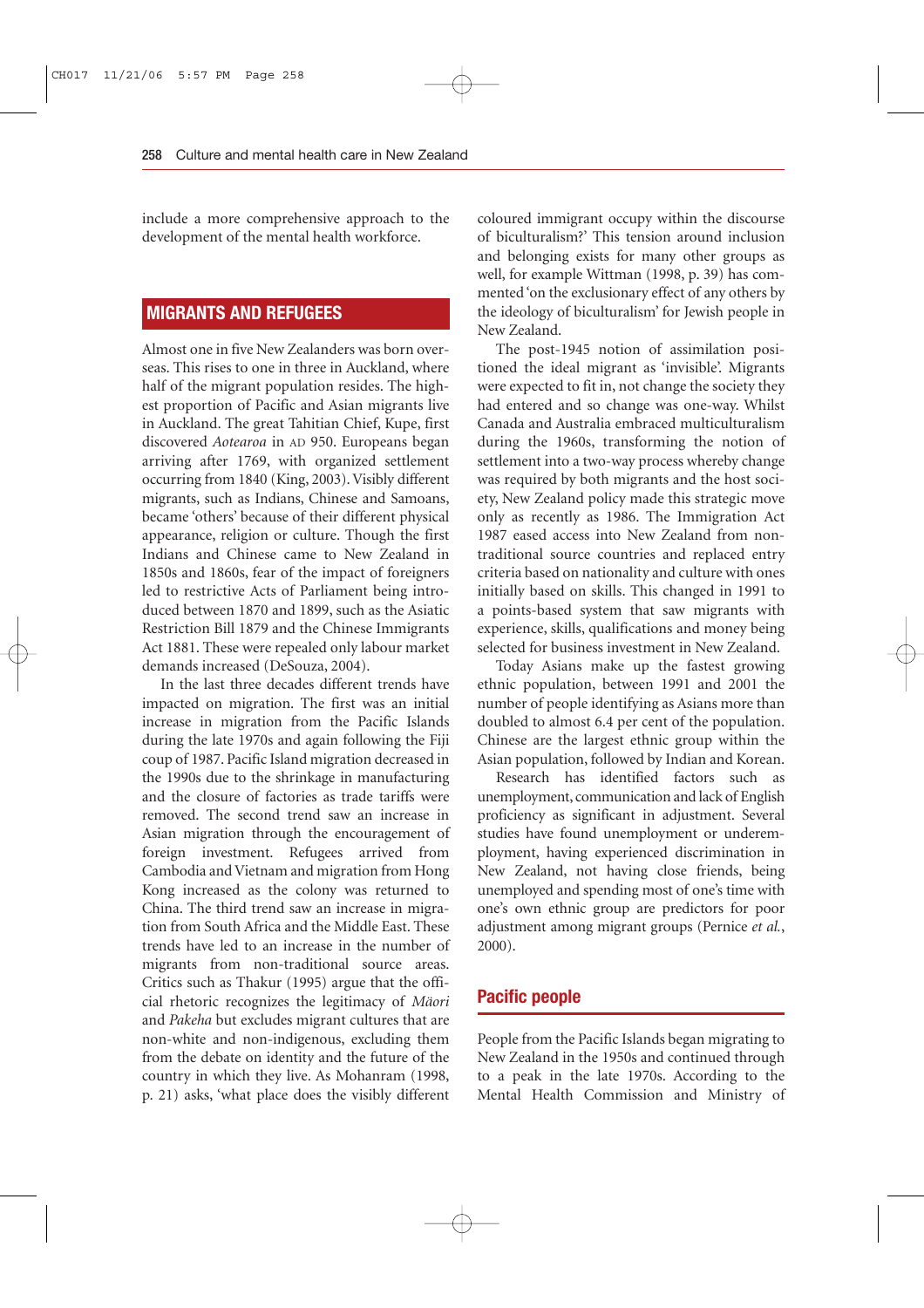Health (1999) unemployment, low income, poor housing, the breakdown in family networks, cultural fragmentation and rising alcohol and drug problems have led to increasing concerns about the mental health of Pacific people. An identified priority is to develop a skilled Pacific Island mental health workforce and this initiative has been successful in bringing mature, culturally knowledgeable and bilingual staff into the workforce. These services have facilitated improvements in the delivery of mental health services to Pacific *tangata whai ora*. Recently, '*Te Orau Ora*: Pacific Mental Health Profile' was published, which is the first document targeted specifically at Pacific people's mental health to be published by the Ministry of Health (2005). It provides demographic and mental health-related information to assist in the planning of cultural specific services.

#### **Refugees**

Refugees who have resettled in New Zealand mostly originate from Africa, the Middle East, South-East Asia and Eastern Europe. A United Nations-mandated quota of 750 refugees per year is accepted, along with approximately the same number of asylum seekers. Increased numbers of immigrants and refugees have led to the formation of specialized mental health services, for example the Refugees as Survivors (RAS) centre. A study of Somali communities in Hamilton found that GPs played a significant role in terms of the mental health of the research sample and were key gatekeepers of health (Guerin *et al.*, 2003).

#### **Asians**

There are no official data available on the mental health of Asians (the use of the term in New Zealand is broader than in the UK and includes people from China and South-East Asia). However, an outcome of a report on the mental health of Asians in New Zealand has been an increase in responsivity to the needs of those communities (Yee, 2003). Research activity, information provision, collaboration and Asian-focused operational activities and policy are some of the strategies that are being used by government agencies (Yee, 2003).

A study among recent Chinese migrants using the General Health Questionnaire found that 19 per cent reported psychiatric morbidity (Abbott *et al.*, 1999). A study of older Chinese migrants aged 55 found that 26 per cent showed depressive symptoms (Abbott *et al.*, 2003). Lower emotional supports, greater number of visits to doctor, difficulties in accessing health services and low New Zealand cultural orientation increased the risk of developing depression. Research with Asian immigrants, refugees and student sojourners in New Zealand shows that social supports can assist newcomers to cope with the stresses of migration and reduce the risk of emotional disorder (Abbott *et al.*, 1999). Conversely, research shows that language and cultural barriers can limit access to health services (Abbott *et al.*, 1999; Ngai *et al.*, 2001).

## **CONCLUSION**

Mental health services in New Zealand have many similarities with services elsewhere, however, New Zealand also offers a unique insight into the value of delivering culturally specific services alongside mainstream mental health services. The New Zealand experience also offers a useful case study into the dramatic effects of neo-liberalism, their failure and a subsequent attempt to refocus health care on a more socially constructed basis. Structural and systemic problems clearly exist in New Zealand, as elsewhere. Financial constraints and a shortage of appropriately trained staff continue to impinge on service delivery.

Mental health practice in New Zealand has been significantly influenced and enhanced by consumer participation, ranging from self-help groups and NGO-based service delivery to providing policy input. New Zealand today is a multicultural country with varied ethnic groups but one which is grounded in biculturalism, the relationship between *Mäori* and *Pakeha* inherent in the principles of the Treaty of Waitangi. This results in a general acceptance that the incorporation of cultural perspectives in psychiatric services is crucial.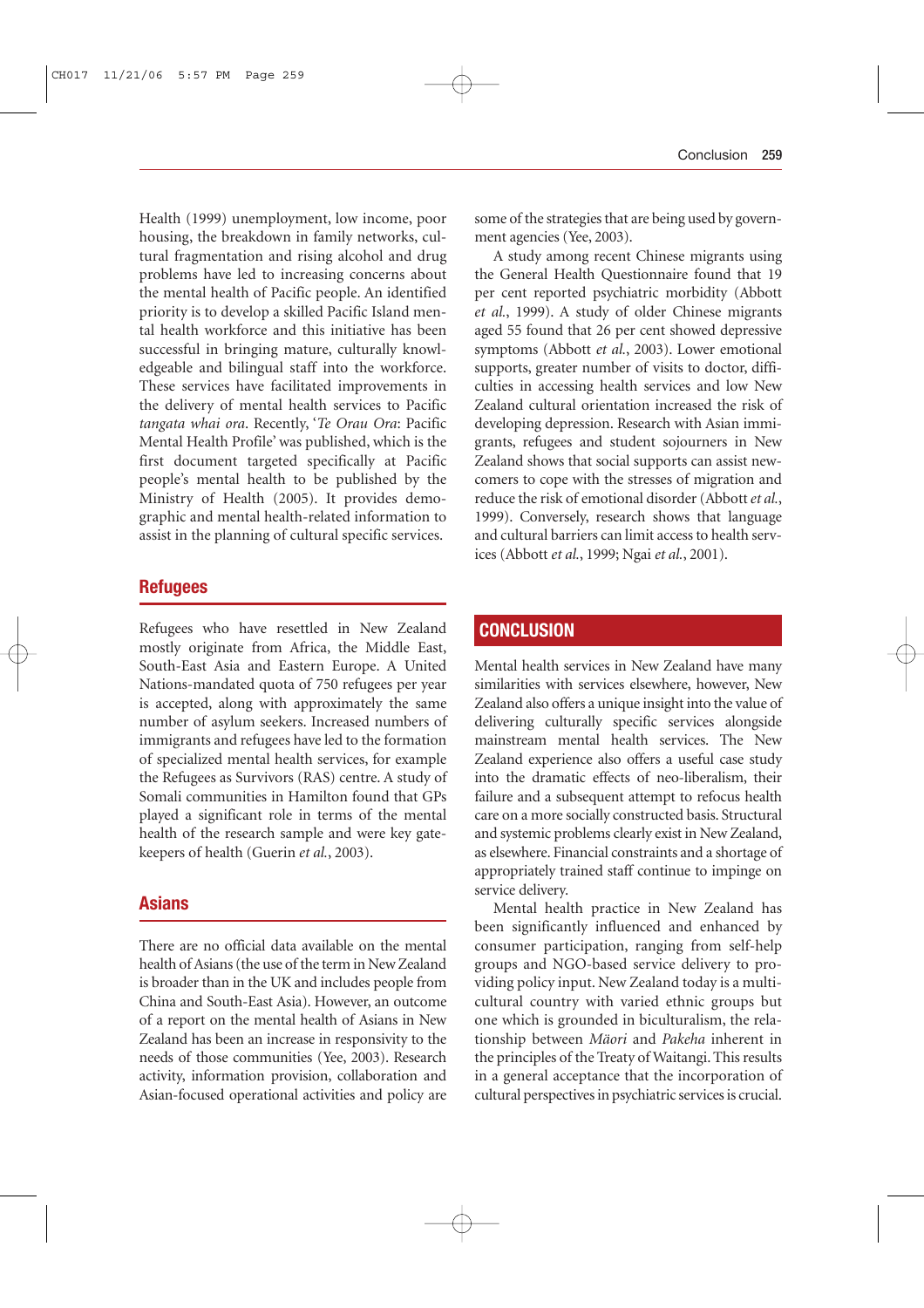#### 260 Culture and mental health care in New Zealand

# **REFERENCES**

- Abas, M., Vanderpyl, J., Proux, T.L., Kydd, R., Emery, B. and Foliaki, S.A. 2003: Psychiatric hospitalisation: reason for admission and alternatives to admission in South Auckland, New Zealand. Australian and New Zealand Journal of Psychiatry 37, 620–25.
- Abbott, M.W., Wong, S., Williams, M., Au, M.K. and Young, W. 1999: Chinese migrants' mental health and adjustment to life in New Zealand. Australian and New Zealand Journal of Psychiatry 33, 13–21.
- Abbott, M.W., Wong, S., Giles, L.C., Wong, S., Young, W. and Au, M. 2003: Depression in older Chinese migrants to Auckland. Australian and New Zealand Journal of Psychiatry 37, 445–51.
- Beautrais, A.L., Collings, S.C.D., Ehrhardt, P. and Henare, K. 2005: Suicide Prevention: A Review of Evidence of Risk and Protective Factors, and Points of Effective Intervention. Wellington: Ministry of Health.
- Bloomfield, J.H. 2001: Dunedin Lunatic Asylum 1863–1873. In Brookes, B. and Thompson, J. (eds). Unfortunate Folk – Essays on Mental Health Treatment 1863–1992. Dunedin: University of Otago Press.
- Brinded, P.M.J. 2000: Forensic psychiatry in New Zealand. A review. International Journal of Law and Psychiatry 23, 453–65.
- Cooney, C. 1994: A comparative analysis of transcultural nursing and cultural safety. Nursing Praxis in New Zealand 9, 6–12.
- Crowe, M. 1997: An analysis of the sociopolitical context of mental health nursing practice. Australian and New Zealand Journal of Mental Health Nursing 6, 59–65.
- Crowe, M., O'Malley, J. and Gordon, S. 2001: Meeting the needs of consumers in the community: A working partnership in mental health in New Zealand. Journal of Advanced Nursing 35, 88–96.
- Currier, G.W. 1997: A survey of New Zealand Psychiatrists clinical experience with the Mental Health Act of 1992. New Zealand Medical Journal 10, 6–9.
- DeSouza, R. 2004: Working with refugees and migrants. In Wepa, D. (ed.), Cultural Safety. Auckland: Pearson Education New Zealand, 122–33.

Department of Health 1984: Paper presented at the Hui Whakaoranga: Mäori health planning workshop. Wellington.

Dew, K. and Kirkman, A. 2002: Sociology of Health in New Zealand. Melbourne: Oxford University Press.

Durie, M. 1977: Mäori attitudes to sickness, doctors and hospitals. New Zealand Medical Journal 86, 483–85.

Durie, M. 1985: Mäori health institutions. Community Mental Health in New Zealand 2, 63–69.

Durie, M. 1994: Whaiora: Mäori health development. Auckland: Oxford University Press.

Durie, M. 1997: Puahou: A Five Point Plan for Improving Mäori Mental Health. Wellington: Mäori Mental Health Summit.

- Durie, M. 1999: Mental health and Mäori development. Australian and New Zealand Journal of Psychiatry 33, 5–12.
- Gaudin, A. 2004: Report to the Mental Health Commission: Review of Mental Health Services Expenditure for the Year Ended 30 June 2003. Wellington: Mental Health Commission.
- Guerin, B., Abdi, A. and Guerin, P. 2003: Experiences with the medical and health systems for Somali refugees living in Hamilton. New Zealand Journal of Psychology 32, 27–32.
- Harre, J. 1968: Mäori-Pakeha intermarriage. In Schwimmer, E. (ed.), The Mäori People in the Nineteen-sixties. Auckland: Longman Paul, 118–31.
- Health Funding Authority 2000: Tuutahitia te wero: Meeting the Challenges – Mental Health Workforce Development Plan 2000–2005. Christchurch: Health Funding Authority.
- Hyslop, J., Downland, J. and Hickling, J. 1983: Health Facts: New Zealand. Wellington: Department of Health.
- Jacobson, B. 1999: Tackling inequalities in health and health care – the role of NHS. In Gordon, D., Shaw, M., Dorling, D. and Smith, G.D. (eds) *Inequalities in Health. The Evidence*. Bristol: Policy Press, 110–17.
- Johnstone, K. and Read, J. 2000: Psychiatrists' recommendations for improving bicultural training and Maori mental health services: A New Zealand Survey. Australian and New Zealand Journal of Psychiatry 34, 135–45.
- King, M. 2003: The Penguin History of New Zealand. Auckland: Penguin Books.
- Krieble, T. 2003: Towards an outcome-based mental health policy for New Zealand. Australasian Psychiatry 11, S78.
- Mason, K., Johnston, J. and Crowe, J. 1996: Inquiry under Section 47 of the Health and Disability Services Act 1993 in Respect of Certain Mental Health Services: Report of the Ministerial Inquiry to the Minister of Health. Wellington: Ministry of Health.

McCreary, J.R. 1968: Population growth and urbanisation. In Schwimmer, E. (ed.) The Mäori People in the Nineteen-Sixties. Auckland: Longman Paul, 187–204.

McPherson, Harwood and McNaughton, 2003 ??????????

- Mental Health Commission 1998: Blueprint for Mental Health Services in New Zealand: How Things Need to Be. Wellington: Mental Health Commission.
- Mental Health Commission 1999: Housing and Mental Health: Reducing Housing Difficulties for People with Mental Illness Discussion Paper. Wellington: Mental Health **Commission**
- Mental Health Commission 2001: Cultural Assessment Processes for Mäori – Guidance for Mainstream Health Services. Wellington: Mental Health Commission.
- Mental Health Commission 2004: Annual Report of the Mental Health Commission for the Year Ended 30 June 2004. Wellington: Mental Health Commission.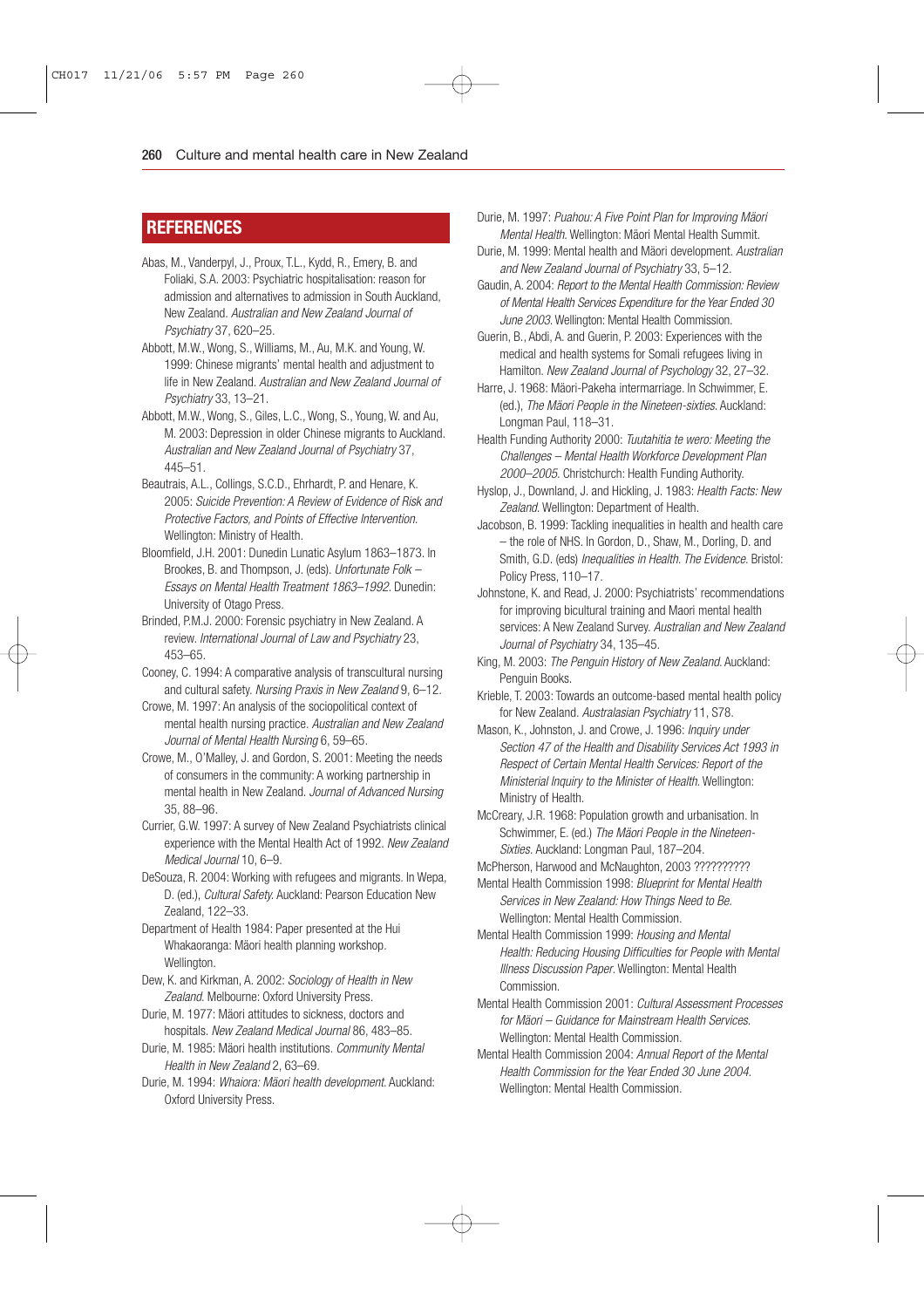#### Glossary 261

- Mental Health Commission and Ministry of Health 1999: Developing the Mental Health Workforce: The Report of the National Mental Health Workforce Development Coordinating Committee. Wellington: Mental health Commission and Ministry of Health.
- Ministry of Health 1994: Looking Forward: Strategic Directions for Mental Health Services. Wellington: Ministry of Health.
- Ministry of Health 1995: A Guide to Effective Consumer Participation in Mental Health Services. Wellington: Ministry of Health.
- Ministry of Health 2002a: Te puawaitanga: Mäori Mental Health National Strategic Framework. Wellington: Ministry of Health.
- Ministry of Health 2002b: Mental Health (Alcohol and Other Drugs) Workforce Development Framework. Wellington: Ministry of Health.
- Ministry of Health 2003: New Zealand Health Strategy: District Health Board Toolkit, Mental Health. Wellington: Ministry of Health.
- Ministry of Health 2005: Te Orau Ora: Pacific Mental Health Profile. Wellington: Ministry of Health.
- Ministry of Youth Development 2004: Guidelines for Primary Care Providers: Detection and Management of Young People at Risk of Suicide. Wellington: Ministry of Youth Development.
- Mohanram, R. 1998: (In)visible bodies? Immigrant bodies and constructions of nationhood in Aotearoa/ New Zealand. In Plessis, R.D. and Alice, L. (eds) Feminist thought in Aotearoa, New Zealand. Auckland: Oxford Press, 21–29.
- Ngai, M.M.Y., Latimer, S. and Cheung, V.Y.M. 2001: Healthcare Needs of Asian People: Surveys of Asian People and Health Professionals in the North and West Auckland. Takapuna: Asian Health Support Service, Waitemata District Health Board.
- Peace, R. and Kell, S. 2001: Mental health and housing research: Housing needs and sustainable independent living. Social Policy Journal of New Zealand 17, 101–23.
- Pernice, R., Trlin, A., Henderson, A. and North, N. 2000: Employment and mental health of three groups of immigrants to New Zealand. New Zealand Journal of Psychology 29, 24–29.
- Pomare, E.W. 1986: Mäori health: New concepts and initiatives. New Zealand Medical Journal 99, 410–11.
- Pomare, E.W. and deBoer, G. 1988: Hauroa: Mäori Standards of Health: A Study of the Years 1970-1984. Wellington: Department of Health.
- Sachdev, P. 1989: Psychiatric illness in the New Zealand Mäori. Australian and New Zealand Journal of Psychiatry 23, 529–41.
- Sachdev, P. 1998: The New Zealand Mäori and the Contemporary Health System. Response of an Indigenous People to Mainstream Medicine. In Okpaku, S.O. (ed.) Clinical Methods in Transcultural Psychiatry. Washington, DC: American Psychiatric Press, 111–36.
- Saul, J.R. 2005: The Collapse of Globalism and the Reinvention of the World. London: Penguin.
- Statistics New Zealand 2005: National Population Estimates (December 2004 quarter) – Hot Off The Press. Available online: www2.stats.govt.nz/domino/external/pasfull/ pasfull.nsf/web/Hot+Off+The+Press+National+Population+ Estimates+December+2004+quarter?open (accessed 9 September 2005).
- Stuart, G., Minas, I.H., Klimidis, S. and Connell, S.O. 1996: English language ability and mental health service utilization: a census. Australian and New Zealand journal of Psychiatry 30, 270–77.
- Sullivan, K. 1994: Bicultural education in Aotearoa/New Zealand. In Manson, H. (ed.) New Zealand Annual Review of Education/Te arotake a tau o te ao o te mataurangi i Aotearoa. Wellington: Victoria University.
- Te Matorohanga, M. 1913: Te kauae raro. Journal of the Polynesian Society 4, 118–33.
- Te Rau Matatini 2004: About Te Rau Matatini. Available online: www.matatini.co.nz/aboutTRM/aboutTRM.htm (accessed 6 June 2004).
- Thakur, R. 1995: In defence of multiculturalism. In Greif, S.W. (ed.) Immigration and National Identity in New Zealand: One People, Two Peoples, Many Peoples. Palmerston North: Dunmore Press, 255–81.
- Wittman, L.K. 1998: Interactive Identities; Jewish Women in New Zealand. Palmerston North: Dunmore Press.
- Worley, N. 1997: Mental Health Nursing in the Community. St Louis: Mosby.
- Yee, B. 2003: Asian Mental Health Recovery Follow Up to the Asian Report. Wellington: Mental Health Commission.

#### **GLOSSARY**

| Aotearoa        | Lit. 'Land of the long white cloud'. The<br><i>Mäori</i> term for New Zealand                         |
|-----------------|-------------------------------------------------------------------------------------------------------|
| Hapu            | Subtribe                                                                                              |
| lwi             | <b>Tribe</b>                                                                                          |
| Kaupapa [Mäori] | The philosophy of <i>Mäori</i> knowledge and<br>learning                                              |
| Mäori           | The indigenous people of <i>Aotearoa</i> /New<br><b>Zealand</b>                                       |
| Marae           | Communal meeting house (for iwi or<br>hapu)                                                           |
| Pakeha          | Europeans and other non- <i>Mäori</i>                                                                 |
| Tangata whenua  | <i>Mäori</i> , literally, the people of the land                                                      |
| Tapu            | Sacred, to be treated with respect, a<br>restriction, being with potentiality for<br>power, integrity |
| Te reo [Mäori]  | The <i>Mäori</i> language                                                                             |
| Tohunga         | A spiritual advisor and traditional healer                                                            |
| Whänau          | Extended family                                                                                       |
| Whenua          | The land                                                                                              |